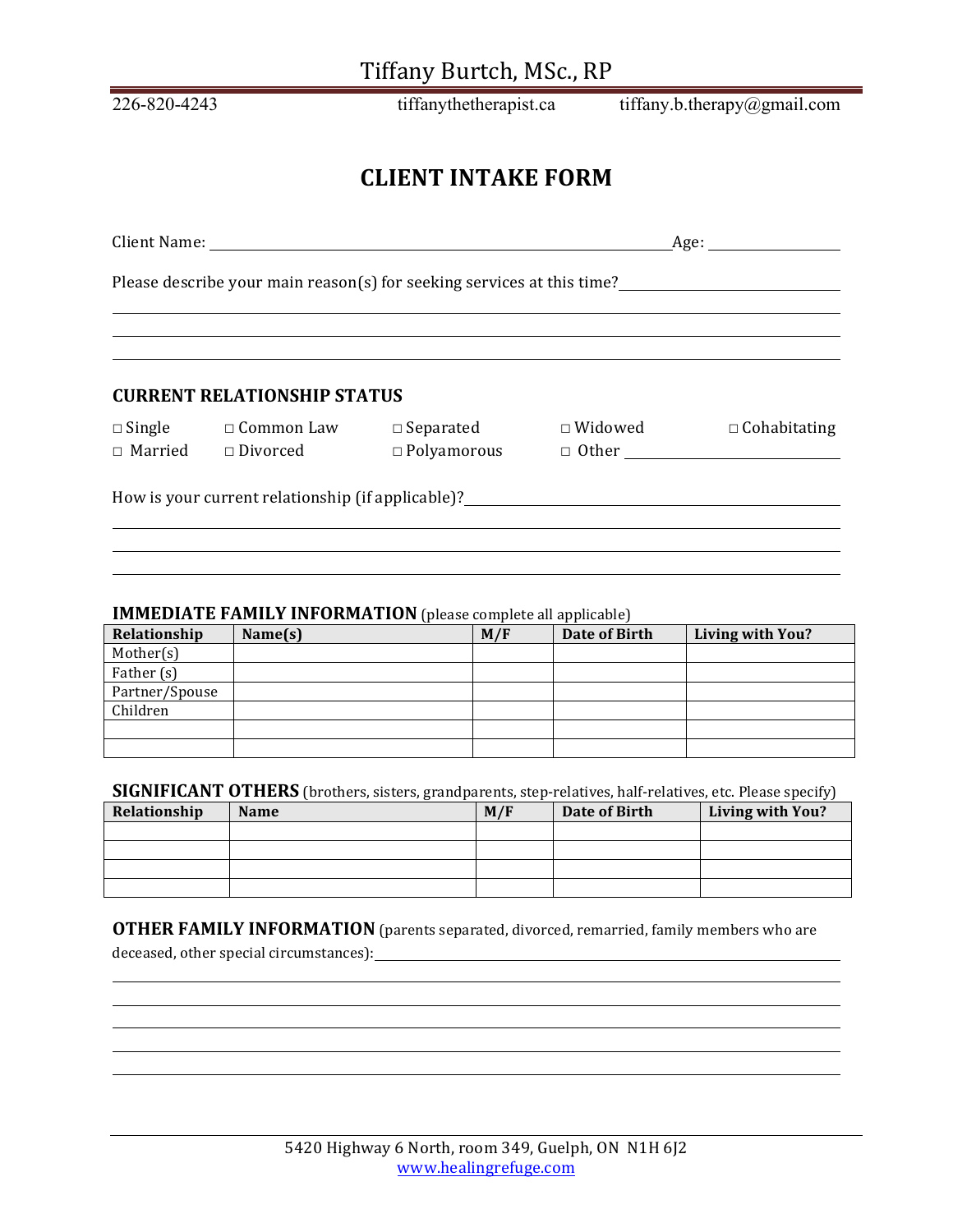## **CURRENT'ISSUES'**

Have you struggled with the any of the following issues? Check all that apply.

| <b>Issue</b>           | <b>Current</b> | Past | <b>Issue</b>              | Current | Past |
|------------------------|----------------|------|---------------------------|---------|------|
| Stress/Trouble coping  |                |      | Suicidal thoughts         |         |      |
| Sleep problems         |                |      | Trauma history / symptoms |         |      |
| Grief                  |                |      | Dissociation              |         |      |
| Depression             |                |      | Mental confusion          |         |      |
| Anxiety                |                |      | Eating disorder           |         |      |
| Panic attacks          |                |      | Addictive behaviors       |         |      |
| Fear/phobias           |                |      | Alcohol concerns          |         |      |
| Interpersonal problems |                |      | Drug use                  |         |      |
| Sexual issues          |                |      | Self-harm                 |         |      |
| Sexuality or gender    |                |      | Other: (specify)          |         |      |

Have you ever received a formal diagnosis from a doctor for any of the above or for any other relevant issue? Do you agree with the diagnosis?  $\Box$ 

<u> 1989 - Jan Salaman Salaman (j. 1989)</u>

<u> 1980 - Johann Stoff, fransk politik (d. 1980)</u>

If so, who made the diagnosis?

| Have you ever attempted suicide? $\Box$ Yes $\Box$ No                      |  |
|----------------------------------------------------------------------------|--|
| <i>If yes</i> , when:                                                      |  |
| Has a family member ever attempted/committed suicide? $\Box$ Yes $\Box$ No |  |
| <i>If yes,</i> who:                                                        |  |

Have you ever engaged deliberately in self-harm behavior(s)?  $□$  Yes  $□$  No

## **MEDICATIONS**

Are you currently prescribed any medications? $\Box$  Yes  $\Box$  No *If yes*, please list all of your currently prescribed medications below.

| <b>Name of Medication</b> | <b>Date Started</b> | Dose (mg) | <b>Purpose</b> | <b>Name of Prescriber</b> |
|---------------------------|---------------------|-----------|----------------|---------------------------|
|                           |                     |           |                |                           |
|                           |                     |           |                |                           |
|                           |                     |           |                |                           |
|                           |                     |           |                |                           |

## VITAMINS / NATURAL REMEDIES

Are you currently taking any natural remedies or vitamins? $□$  Yes  $□$  No *If yes*, please list all of them below.

| Name of Vitamin/Remedy | <b>Date Started</b> | Dose (mg) | <b>Purpose</b> |
|------------------------|---------------------|-----------|----------------|
|                        |                     |           |                |
|                        |                     |           |                |
|                        |                     |           |                |
|                        |                     |           |                |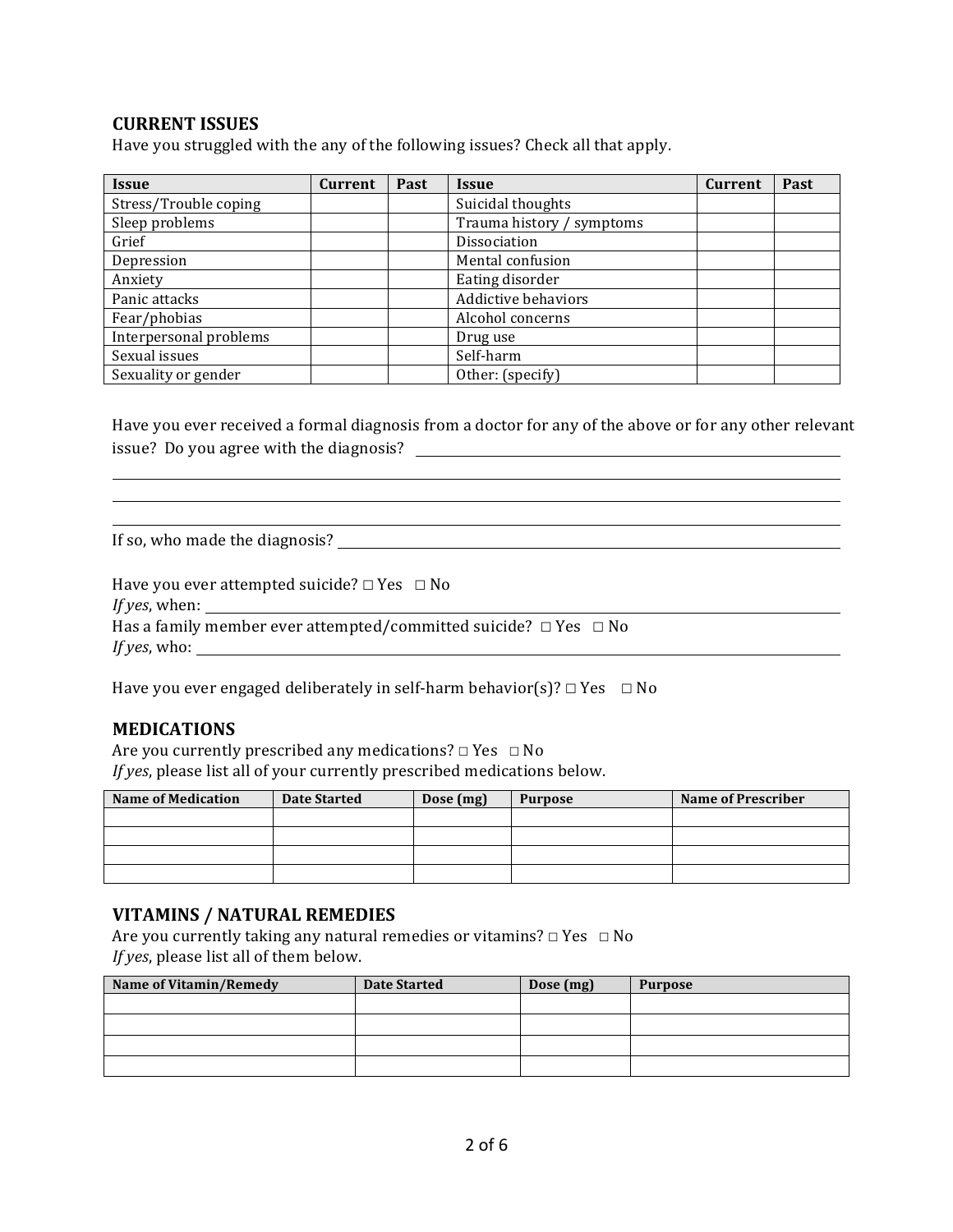## **FAMILY MENTAL HEALTH HISTORY**

Has anyone in your family experienced difficulties with the following? (Check any that apply and list family member, e.g., spouse, sibling, parent, uncle, grandparent, etc.):

| <b>Difficulty</b>            | <b>Experienced</b>   | <b>Family Member(s) Affected</b> |
|------------------------------|----------------------|----------------------------------|
| Depression                   | $\Box$ Yes $\Box$ No |                                  |
| <b>Bipolar Disorder</b>      | $\Box$ Yes $\Box$ No |                                  |
| <b>Anxiety Disorders</b>     | $\Box$ Yes $\Box$ No |                                  |
| Panic Attacks                | $\Box$ Yes $\Box$ No |                                  |
| Schizophrenia                | $\Box$ Yes $\Box$ No |                                  |
| Alcohol/Substance Abuse      | $\Box$ Yes $\Box$ No |                                  |
| <b>Eating Disorders</b>      | $\Box$ Yes $\Box$ No |                                  |
| <b>Learning Disabilities</b> | $\Box$ Yes $\Box$ No |                                  |
| Trauma History               | $\Box$ Yes $\Box$ No |                                  |
| Suicide Attempts             | $\Box$ Yes $\Box$ No |                                  |
| Other (specify):             | $\Box$ Yes $\Box$ No |                                  |
|                              |                      |                                  |

#### **PSYCHOTHERAPY/TREATMENT'HISTORY**

Do you currently have an individual therapist, psychiatrist, or any other person helping you with mental or emotional health concerns?  $□$  Yes  $□$  No

Have you ever received psychotherapy/psychiatric treatment? $□$  Yes  $□$  No Have you ever received alcohol or drug use treatment? □ Yes □ No Have you ever been hospitalized for mental health issues? $\Box$  Yes  $\Box$  No

*If yes to receiving any of the above services, as best as you can, please list current and past providers in* the table below.

| PSYCHOTHERAPY/PSYCHIATRIC TREATMENT  |                                 |              |                                 |                |                                   |  |
|--------------------------------------|---------------------------------|--------------|---------------------------------|----------------|-----------------------------------|--|
| Name of Provider/Treatment Program   | Current<br>Primary<br>Provider? |              | Date Started/Ended<br>Treatment |                | Response to Overall<br>Experience |  |
|                                      | $\Box$ Yes                      | $\square$ No |                                 | $\Box$ Good    | $\square$ Fair<br>$\square$ Poor  |  |
|                                      | $\Box$ Yes                      | $\square$ No |                                 | $\Box$ Good    | $\square$ Fair<br>$\square$ Poor  |  |
|                                      | $\Box$ Yes                      | $\square$ No |                                 | $\square$ Good | $\Box$ Fair $\Box$ Poor           |  |
| <b>ALCOHOL OR DRUG USE TREATMENT</b> |                                 |              |                                 |                |                                   |  |
|                                      | $\Box$ Yes                      | $\square$ No |                                 | $\Box$ Good    | $\Box$ Fair<br>$\square$ Poor     |  |
|                                      | $\Box$ Yes                      | $\square$ No |                                 | $\Box$ Good    | $\Box$ Fair<br>$\square$ Poor     |  |
|                                      | $\Box$ Yes                      | $\square$ No |                                 | $\Box$ Good    | $\Box$ Fair<br>$\square$ Poor     |  |
| PSYCHIATRIC HOSPITALIZATION          |                                 |              |                                 |                |                                   |  |
|                                      | $\Box$ Yes                      | $\square$ No |                                 | $\Box$ Good    | $\Box$ Fair<br>$\square$ Poor     |  |
|                                      | $\Box$ Yes                      | $\square$ No |                                 | $\square$ Good | $\Box$ Fair $\Box$ Poor           |  |
|                                      | $\Box$ Yes                      | $\square$ No |                                 | $\Box$ Good    | $\Box$ Fair<br>$\square$ Poor     |  |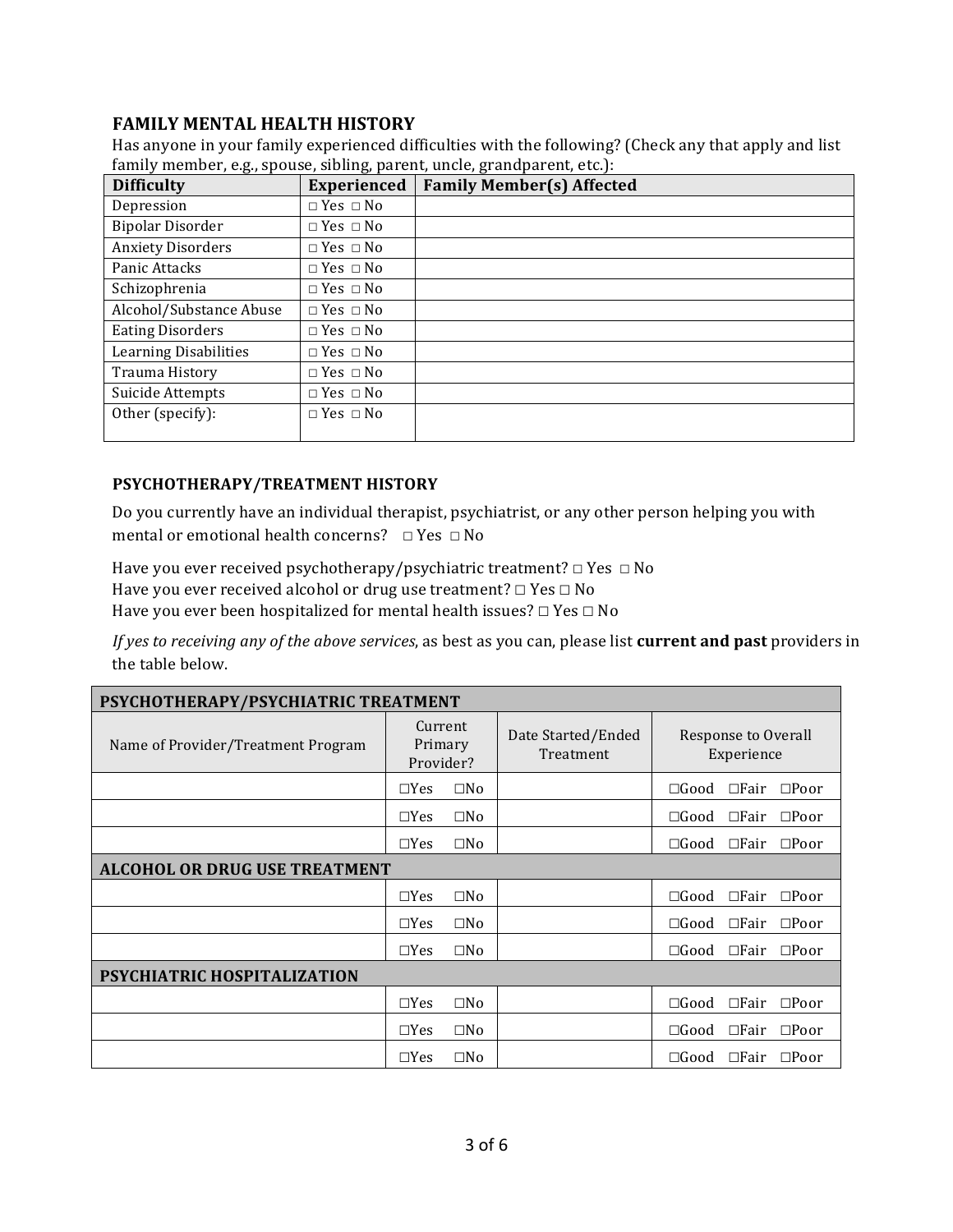# **EDUCATION**

|                                                                                                        | Completed | <b>Partial</b> |                                                                                                                                                                                                                                                                                                                                                                |
|--------------------------------------------------------------------------------------------------------|-----------|----------------|----------------------------------------------------------------------------------------------------------------------------------------------------------------------------------------------------------------------------------------------------------------------------------------------------------------------------------------------------------------|
| Elementary                                                                                             | $\Box$    | Grade__        |                                                                                                                                                                                                                                                                                                                                                                |
| High School / GED                                                                                      | $\Box$    | Grade_         |                                                                                                                                                                                                                                                                                                                                                                |
| College/University                                                                                     | $\Box$    | $\Box$         | Program/Degree ________/ ____                                                                                                                                                                                                                                                                                                                                  |
| Graduate School                                                                                        | П         | $\Box$         | Program/Degree ________/ ___                                                                                                                                                                                                                                                                                                                                   |
|                                                                                                        |           |                |                                                                                                                                                                                                                                                                                                                                                                |
|                                                                                                        |           |                |                                                                                                                                                                                                                                                                                                                                                                |
| <b>EMPLOYMENT</b><br>Are you currently employed? $\Box$ No $\Box$ Yes<br><b>ALCOHOL/SUBSTANCE USE</b>  |           |                | If yes, who is your current employer/position?<br><u>If yes</u> , who is your current employer/position?<br><i>If yes,</i> are you happy at your current position?<br>What is your average number of alcoholic drinks you have in a week? ________________________________<br>Do you use any substances/drugs recreationally? ________________________________ |
| <b>SLEEP HABITS</b><br>Are you having any problems with your sleep?<br>If yes, check where applicable: |           |                | $\Box$ Yes $\Box$ No                                                                                                                                                                                                                                                                                                                                           |
|                                                                                                        |           |                | $\Box$ Sleeping too little $\Box$ Sleeping too much $\Box$ Poor quality sleep $\Box$ Disturbing dreams                                                                                                                                                                                                                                                         |
|                                                                                                        |           |                |                                                                                                                                                                                                                                                                                                                                                                |

# PHYSICAL HEALTH

| How is your overall physical health at present? (please check one) |  |
|--------------------------------------------------------------------|--|
|--------------------------------------------------------------------|--|

|  |  |  |  | $\Box$ Very good $\Box$ Good $\Box$ Okay $\Box$ Poor $\Box$ Bad |
|--|--|--|--|-----------------------------------------------------------------|
|--|--|--|--|-----------------------------------------------------------------|

| <b>Issue</b>                 | <b>Curre</b> | Past | <b>Issue</b>                      | Curre | Past |
|------------------------------|--------------|------|-----------------------------------|-------|------|
|                              | nt           |      |                                   | nt    |      |
| Muscle / bone injuries       |              |      | Varicose veins                    |       |      |
| Accidents / falls            |              |      | Heart / circulatory problems      |       |      |
| Sprain / strain              |              |      | High / low blood pressure         |       |      |
| Arthritis / tendonitis       |              |      | Allergies                         |       |      |
| Abdominal / digestive issues |              |      | <b>Blood</b> clots                |       |      |
| Numbness / tingling          |              |      | Infectious disease                |       |      |
| Sinus congestion             |              |      | Cancer / tumors                   |       |      |
| Pregnancy                    |              |      | Dental / jaw problems             |       |      |
| Surgeries                    |              |      | Immune system issues              |       |      |
| Scar tissue                  |              |      | Thyroid issues                    |       |      |
| Asthma / lung conditions     |              |      | Uro-gynecological / pelvic issues |       |      |
| Chronic pain                 |              |      | Chronic fatigue                   |       |      |
| Fibromyalgia                 |              |      | <b>Diabetes</b>                   |       |      |
| Muscle aches / pain          |              |      | Headaches / migraines             |       |      |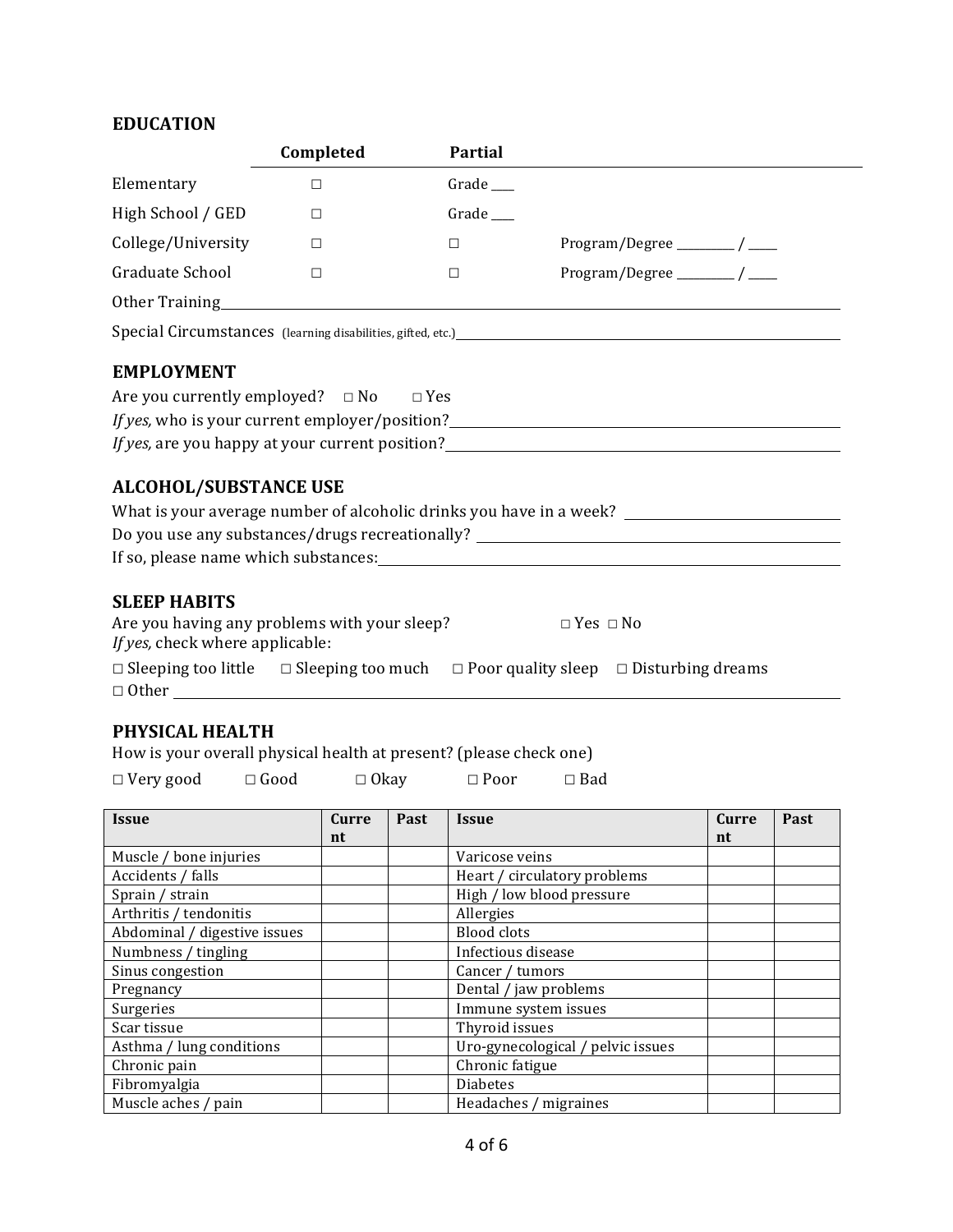If comfortable, please provide additional details about the boxes checked in the table above:

| <b>EXERCISE</b>                     |  |
|-------------------------------------|--|
| What do you engage in for exercise? |  |
| How often do you exercise?          |  |
|                                     |  |

#### SPIRITUALITY / RELIGION

| How important to you are spiritual matters? |                                     |                                  |                  |
|---------------------------------------------|-------------------------------------|----------------------------------|------------------|
| $\Box$ Not at all $\Box$ Little             |                                     | $\Box$ Moderate $\Box$ Very much |                  |
|                                             |                                     |                                  |                  |
| How important to you are religious matters? |                                     |                                  |                  |
| $\Box$ Not at all                           | $\square$ Little $\square$ Moderate |                                  | $\Box$ Very much |
|                                             |                                     |                                  |                  |

## **LEISURE / RECREATIONAL'ACTIVITIES**

Describe special areas of interest or hobbies (e.g., art, books, writing, crafts, physical fitness, sports, outdoor activities, spiritual activities, walking, exercising, diet/health, meditation, yoga, traveling, etc.)

| <b>Activity</b> | <b>How Often Now?</b> | How Often in the Past? |
|-----------------|-----------------------|------------------------|
|                 |                       |                        |
|                 |                       |                        |
|                 |                       |                        |
|                 |                       |                        |

<u> 1989 - Johann Stoff, amerikansk politiker (\* 1908)</u>

What do you consider to be your strengths?

What'are'effective'coping'strategies'that'you'currently'use?